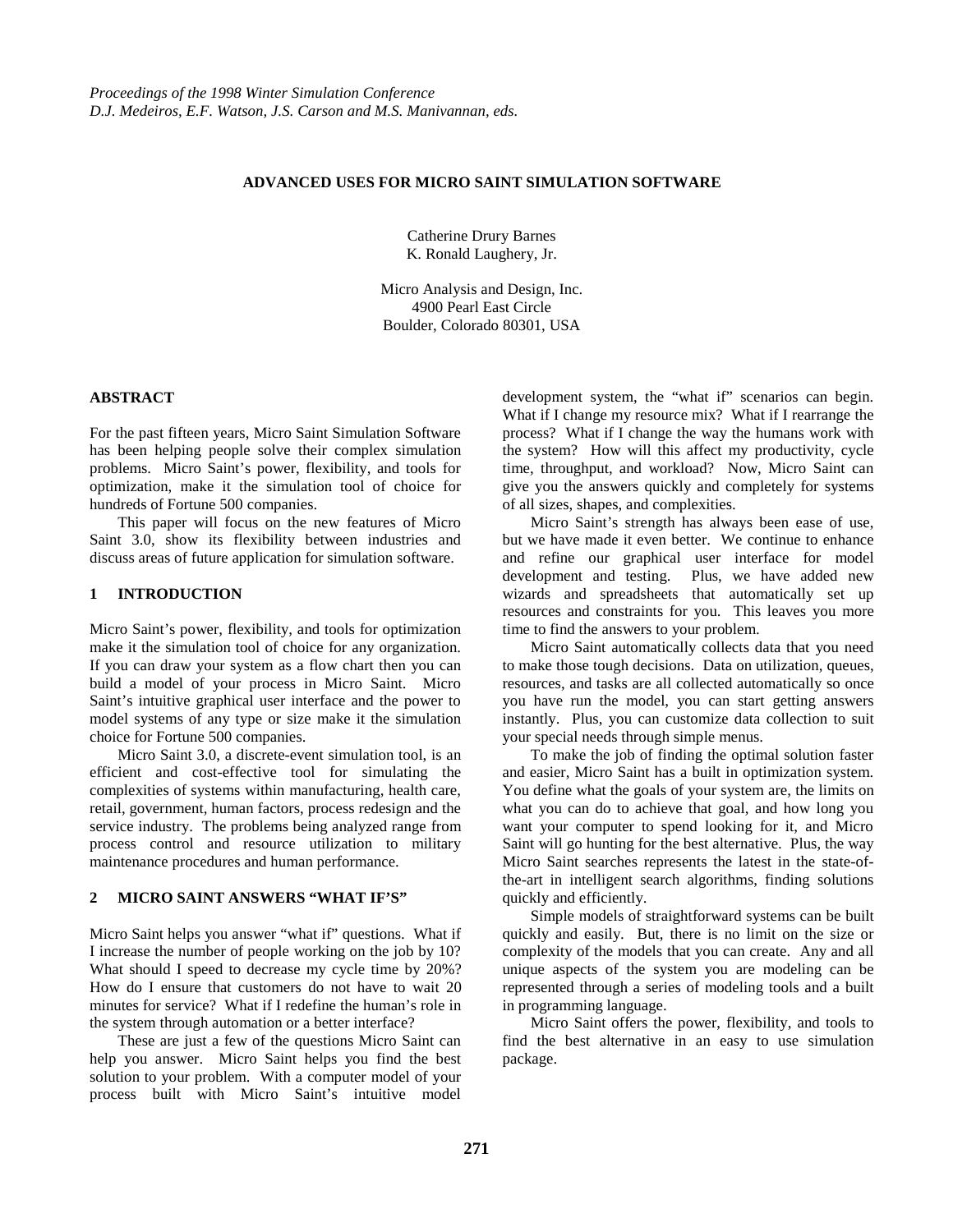### **3 NEW FEATURES IN MICRO SAINT 3.0**

Micro Saint Version 3.0 has added many new features to make building a model and finding the best answer faster and easier. These new features include:

The Resource wizard can be used to quickly create a new resource variable and allocate resources to tasks in the process. Resource variables then track the current number of available resources and the total number of resources in a model.

More Automatic data collection features gather data on resources and tasks. Every time the value of a resource variable changes, data on the clock time, the amount of resource in use after the change, the total amount of resource available after the change, and the resource utilization after the change are collected.

Model Optimization enhances Micro Saint by automatically searching for and finding optimal or nearoptimal solutions to simulation models. OptQuest determines the correct combination of variables that produce the best results possible employing state-of-theart intelligent search algorithms.

Flowcharting Symbols are now customizable on the network diagram. You can choose from over 50 bitmaps to customize your diagram. You can even choose different settings for tasks that are executing and idle.

The syntax checker searches the model for errors in syntax and automatically displays the errors. This saves debugging time and effort in your model.

# **4 TECHNICAL SPECIFICATIONS**

Users defines the flow of the process through a network of activities through the Activity Network. In this network, you define the activities the system must perform, and the basic sequence of activities. Conditions that must be met before an activity can be performed, and the effect of activity performance on other activities and aspects of the process.

Entities (e.g. people, patients, documents, and parts) flow through the system in many complex ways. In Micro Saint, the user can define the set of decision rules for their specific process. Through Micro Saint's own C like language, the user defines the system's behavior without ever leaving Micro Saint. Micro Saint logic can be redefined as the model is running, to refine the model or to experiment with process improvements.

Queues are one of the most important building blocks of discrete event simulation. Automatic queue data collection collects data on the maximum length of the queue, the minimum length of the queue and the wait times. By using Micro Saint's built in tools, the user can perform detailed statistical analyses on the queues.

Resources are a snap with the new resource wizard. The Resource wizard can be used to quickly create a new resource variable and allocate a resource to tasks in the model. This leaves the user with more time to work on the logic of their model.

Micro Saint offers you not one but two ways to animate your model. First the network diagram comes to life when you run your model. Now with the choice of bitmaps as well as task ovals you can make this view much more realistic. The second type of animation, ActionView, allows the user to create realistic picture quality animations. With ActionView, backgrounds can be scanned in, brought in from a CAD drawing, or paint packages. The user chooses from over 250 icons or designs their own custom icons that move about on the background to represent the process. ActionView animation is an excellent way to present simulation model to a group in a quick and effective manner.

Models are constrained only by computer memory. With systems currently available, our users have modeled processes with tens of thousands of activities simulating millions of entities flowing through a process. Micro Saint is only limited by the power of your computer, not your imagination.

Micro Saint models are built in a C-like programming environment that gives it all the power of a programming language. Anywhere in Micro Saint that you can enter a numeric value, you can enter an algorithm consisting of a sequence of algebraic and logical expressions that calculate that value. Operators include:

$$
(\,\,)=+ -\,/\stackrel{*}{\,}:=\ ==
$$

Logical operators include if…then…else, while…do.

#### **5 OPTIMIZATION**

OptQuest enhances Micro Saint by automatically searching for and finding optimal or near-optimal solutions to simulation models. OptQuest determines the correct combination of variables that produces the best results possible for practical application.

 OptQuest for Micro Saint is a new advance that extends the capabilities of simulation. OptQuest replaces the inaccuracy of trial-and-error with a potent search engine that pinpoints the best decisions available from simulation.

Standard simulation packages give the user no help in identifying good decision alternatives to evaluate by simulation. More importantly, they offer no guidance or insight into the nature of alternatives that can yield the best outcomes.

To illustrate, the intelligent simulation user wants answers to questions such as: What is the best investment portfolio? What is the most effective factory layout?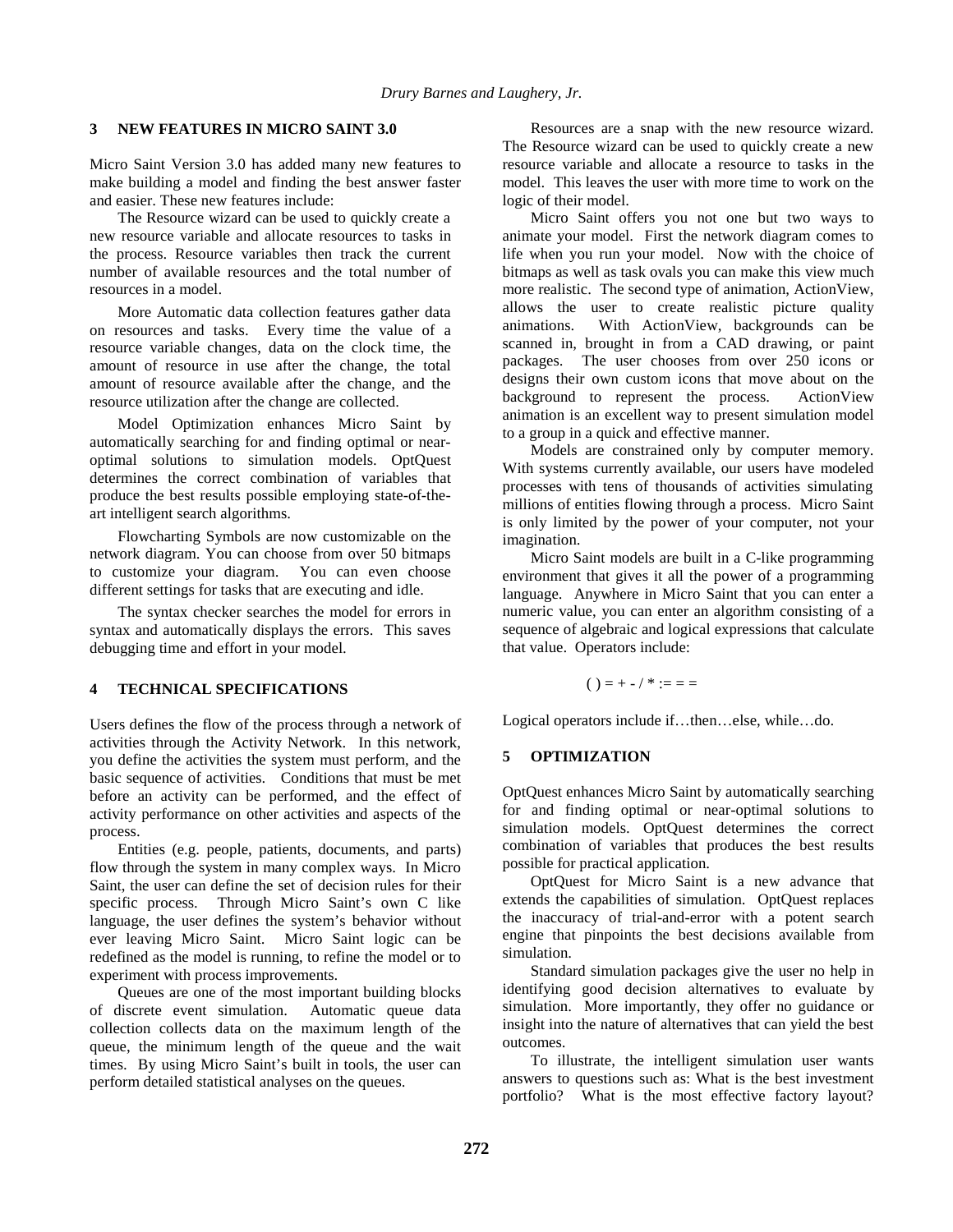What is the safest equipment replacement policy? What is the most cost effective inventory policy? What is the best workforce allocation? What is the most productive operating schedule?

The answers to such questions require intelligent identification and analysis of multiple scenarios, to determine the consequences for costs, profits and risks. The critical "missing component" in standard simulation packages is to disclose which decision scenarios should be investigated -- and still more completely, to provide an automated process designed to find the best set of decisions.

OptQuest for Micro Saint effectively provides these missing functions. In addition, OptQuest enables the decision maker to specify a variety of important relationships to control the determination of optimal decisions, such as: ranges of key parameters, budget limitations, machine capacities, minimum and maximum lot sizes, limits on hours worked. These constraining relationships allow the decision-maker to focus the search on the relevant considerations. OptQuest then determines the strategic value-mixes of the decision parameters and decision scenarios that are investigated under its guidance - - and, at the "bottom line," identifies scenarios that yield the highest quality outcomes for profits, costs and risks, according to the criteria selected by the decision maker.

# **6 MANUFACTURING**

Micro Saint is used in the manufacturing industry to look at throughput, cycle time, the optimal schedules and in new factory layout. Large and small corporations have found Micro Saint is easy to use and very flexible. This flexibility makes Micro Saint the tool to use in different departments such as the work cell analysis and the reengineering of the accounting department.

The new Optimization feature in Micro Saint appeals to manufacturing facilities. For example, if a company is doing a simulation of their inventory system, the reorder point, the order quantity and the time between inventory reviews are the variables that define the system. OptQuest can help define the optimal inventory policy with respect to minimizing a function of total expected cost.

For example, a Fortune 100 company had a cellular manufacturing layout that they felt could be made more efficient. They were about to make substantial capital improvements in manufacturing system equipment and wanted to make sure the new equipment was integrated with the old equipment in the best possible way. The company used Micro Saint to model their manufacturing system and reach their goals of finding a cellular layout that would meet their production goals. This study required a sophisticated model because the production goals were spread across 40 different product types , and capacity for inventory was limited, indicating a need for a JIT design. The study was limited to three weeks in length.

In the process of building the model, the customer gained an understanding of the system that showed them many areas for potential improvement. The project did not attempt to discover the "optimal design" for the cell rather it only identified one of an entire family of solutions that would work. More models were built in order to simulation the other production line cells. These models allowed the customer to consider tradeoffs based on operator utilization balanced against the cost of the equipment, operator training, and installation requirements and process time. The bottom line was the manufacturer was able to increase production by 71% and increase profit per unit by 142%. This resulted in an increase in the annual profits of the company by over 400% on that single production line. The company reduced costs and improved quality with a small investment in simulation.

# **7 HEALTH CARE**

In the health care industry, Micro Saint has been used to look at emergency room flow, ambulatory services, OBGYN units, pharmaceutical processes and patient file flow. Customers often choose health care facilities on the basis of the quality of service they receive. Every hospital or health care organization must answer questions about cost and quality. One way hospitals are able to look at cost versus quality is by using simulation. In one instance, an Ambulatory Surgery Department, the department that cares for patients both pre-operatively and post-operatively, had run out of space. The question was to build a new facility or redesign the existing space without changing the surgery schedule. Micro Saint was used to simulate the flow of patients from ambulatory surgery to surgery to recovery and back to ambulatory surgery. A management engineer simulated the effects on many different alternatives for routing patients through the system and maximized the utilization of the facilities.

The hospital staff was so pleased with the recommendations for the ambulatory surgery facilities that the management engineer was asked to help evaluate the surgery schedule on a daily basis. The changes recommended as a result of the simulation models allowed the hospital to increase the number of patients that can be scheduled for ambulatory surgery, therefore increasing profits while improving the quality of service being offered to patients.

This is just one example of how Micro Saint can help improve the patient care while reducing costs at a hospital.

### **8 HUMAN FACTORS AND ERGONOMICS**

The use of simulation to analyze human factors and ergonomics is a relatively new application of simulation.